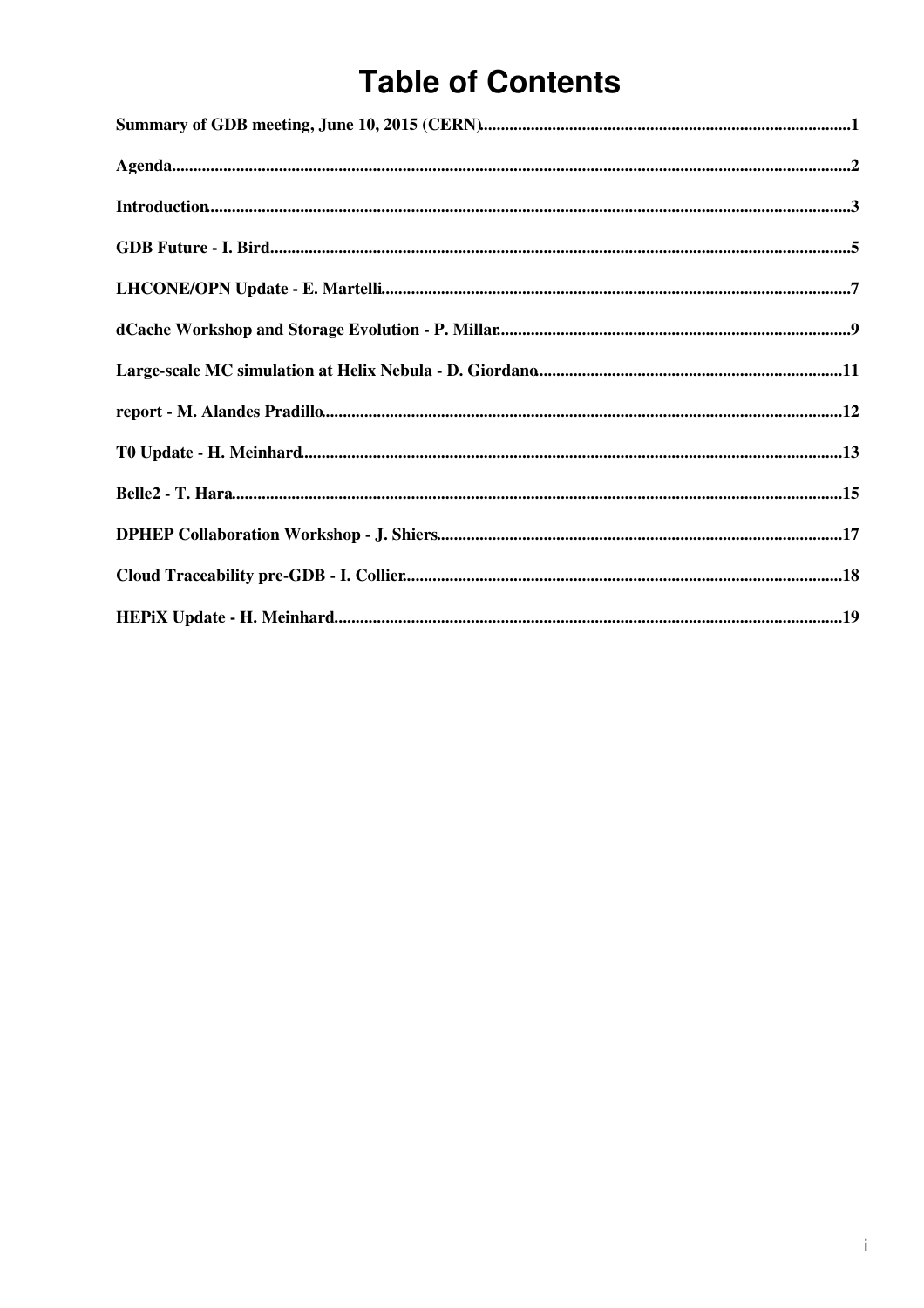<span id="page-1-0"></span>**Summary of GDB meeting, June 10, 2015 (CERN)**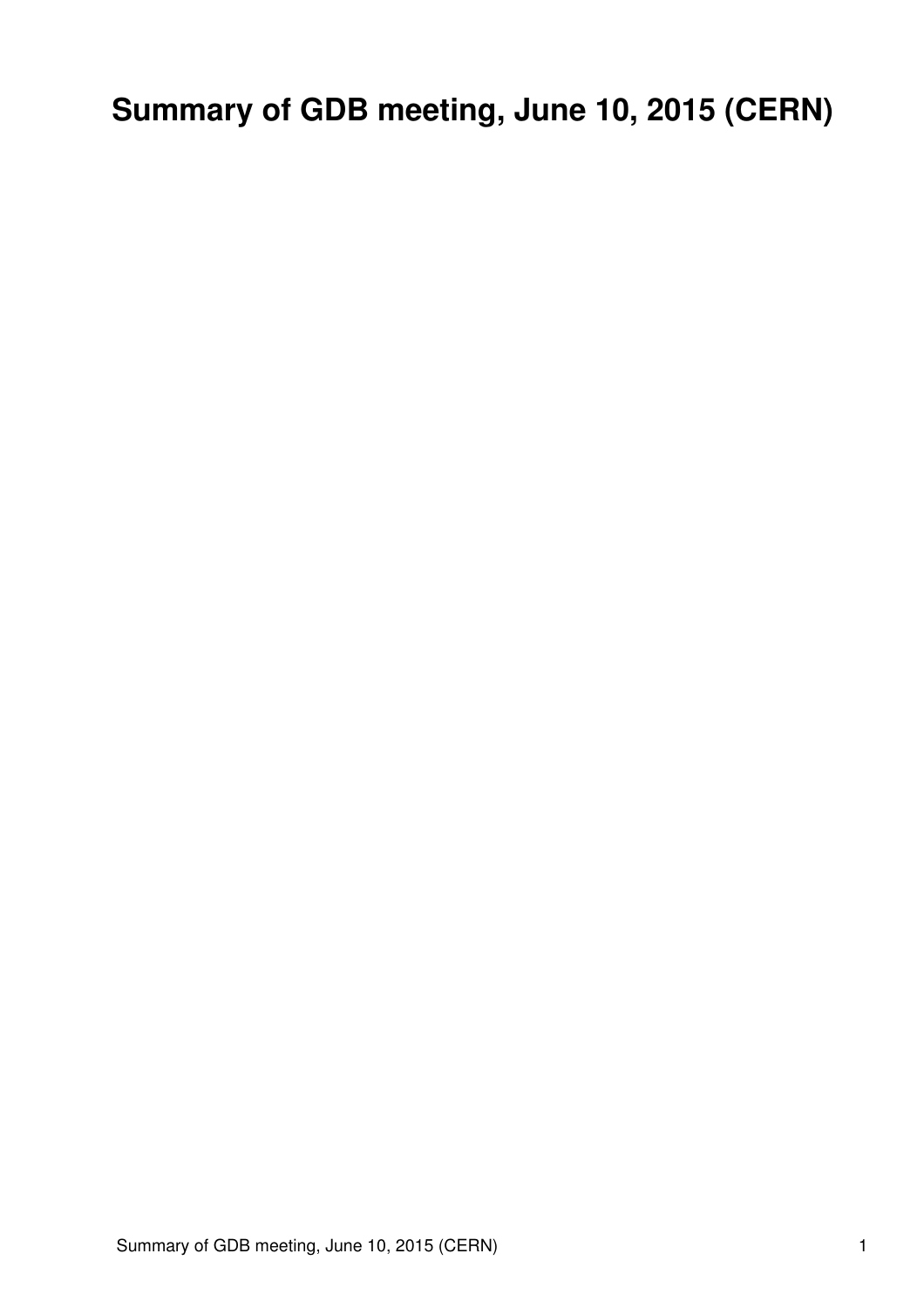# <span id="page-2-0"></span>**Agenda**

<https://indico.cern.ch/event/319748/>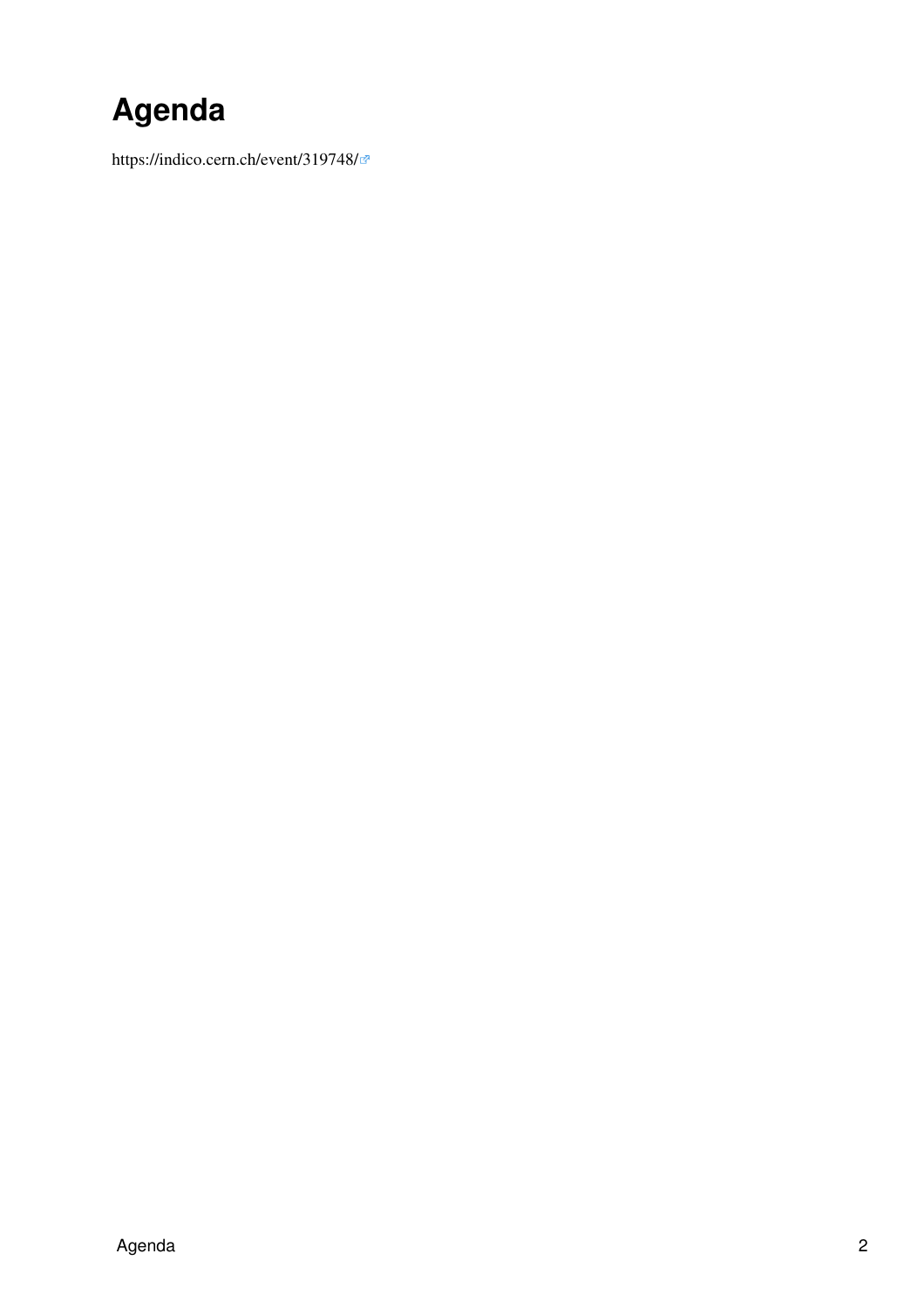## <span id="page-3-0"></span>**Introduction**

Next GDBs

- October meeting: Grid day at [HEPiX](https://twiki.cern.ch/twiki/bin/view/LCG/HEPiX) at BNL
- 2016 dates added to Indico: may be impacted by discussion about GDB future

Future GDB topics on the list:

- Pakiti
- machine/job features
- next generation benchmark
- security and AAI

Next Fall pre-GDBs: dates not yet settle

- multi-day workshops: HTCondor, clouds
- cloud and storage services
- IPv6
- No pre-GDB in October, September to be confirmed in July

ARGUS collaboration meeting last week

- [OpenSSL](https://twiki.cern.ch/twiki/bin/edit/LCG/OpenSSL?topicparent=LCG.GDBMeetingNotes20150610;nowysiwyg=1) increase of DH cipher keys to 1024 bits may be problematic for pepd
- work started on EL7 and Java 8 support: plan is to be ready with EL7 early Fall
- Issue of ARGUS becoming unresponsive only seen at CERN so far: other sites seeing a problem are asked to report to ARGUS [\(https://github.com/argus-authz/](https://github.com/argus-authz/) $\mathcal{P}$ )
- Some effort available from Indigo Datacloud

Open actions

- machine/job features: need more volunteer sites to make progress
	- ♦ Please contact Stefan Roiser
- List of class 2 services: Jeff agreeing to start a list with ATLAS information, other VOs will have to complete with their info
	- Class 2 services are VO services like VOBOX or storage [N2N](https://twiki.cern.ch/twiki/bin/edit/LCG/N2N?topicparent=LCG.GDBMeetingNotes20150610;nowysiwyg=1) plugins that are run inside the ♦ site and may have a potential security impact
- multi-core accounting: no major change since May, every region/NGI should look at mail from John after last GDB providing the situation per NGI
	- ♦ 4 visible missing "big" regions: China, Asia-Pacific, Italy, Spain. **Urgent action needed**
	- ♦ Others should look too...
	- ♦ Tickets will be open against NGI by John: starting today...
- list of storage protocols: started by W. Bhimji for ATLAS before leaving, other experiments must fill their part
	- ♦ <https://twiki.cern.ch/twiki/bin/view/LCG/WLCGDataAccessProtocolUse>
- HTCondor and BDII: new plugin for the [CREAM](https://twiki.cern.ch/twiki/bin/view/LCG/CREAM) CE, Share (GLUE2 version of VOView) to be added to ARC but no plan for VOViews
- WLCG workshop to be organised by operations' coordination: see [OpsCoord](https://twiki.cern.ch/twiki/bin/edit/LCG/OpsCoord?topicparent=LCG.GDBMeetingNotes20150610;nowysiwyg=1) report for details

Forthcoming meetings: fortnightly operations' coordination, [HEPiX](https://twiki.cern.ch/twiki/bin/view/LCG/HEPiX), EGI community forum, Supercomputing

### Discussion

• Maria D: Having a testbed for ARGUS can be very beneficial.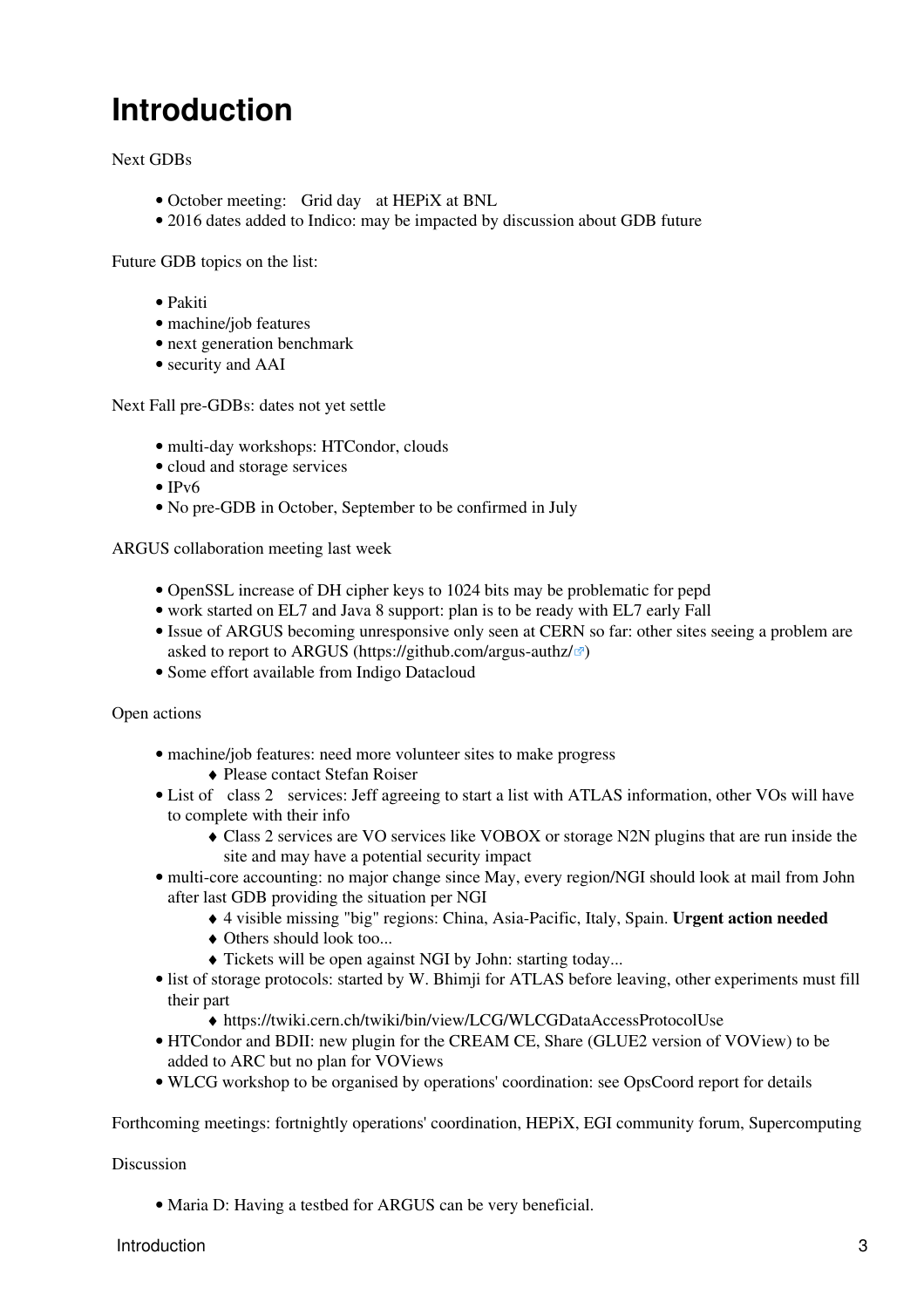## GDBMeetingNotes20150610 < LCG < TWiki

- Michel: Not sure whether it will help in the case of the CERN issue, but in general of course a ♦ good idea.
- ♦ Maarten: together with IT-PES, have more concrete ideas now on how to move forward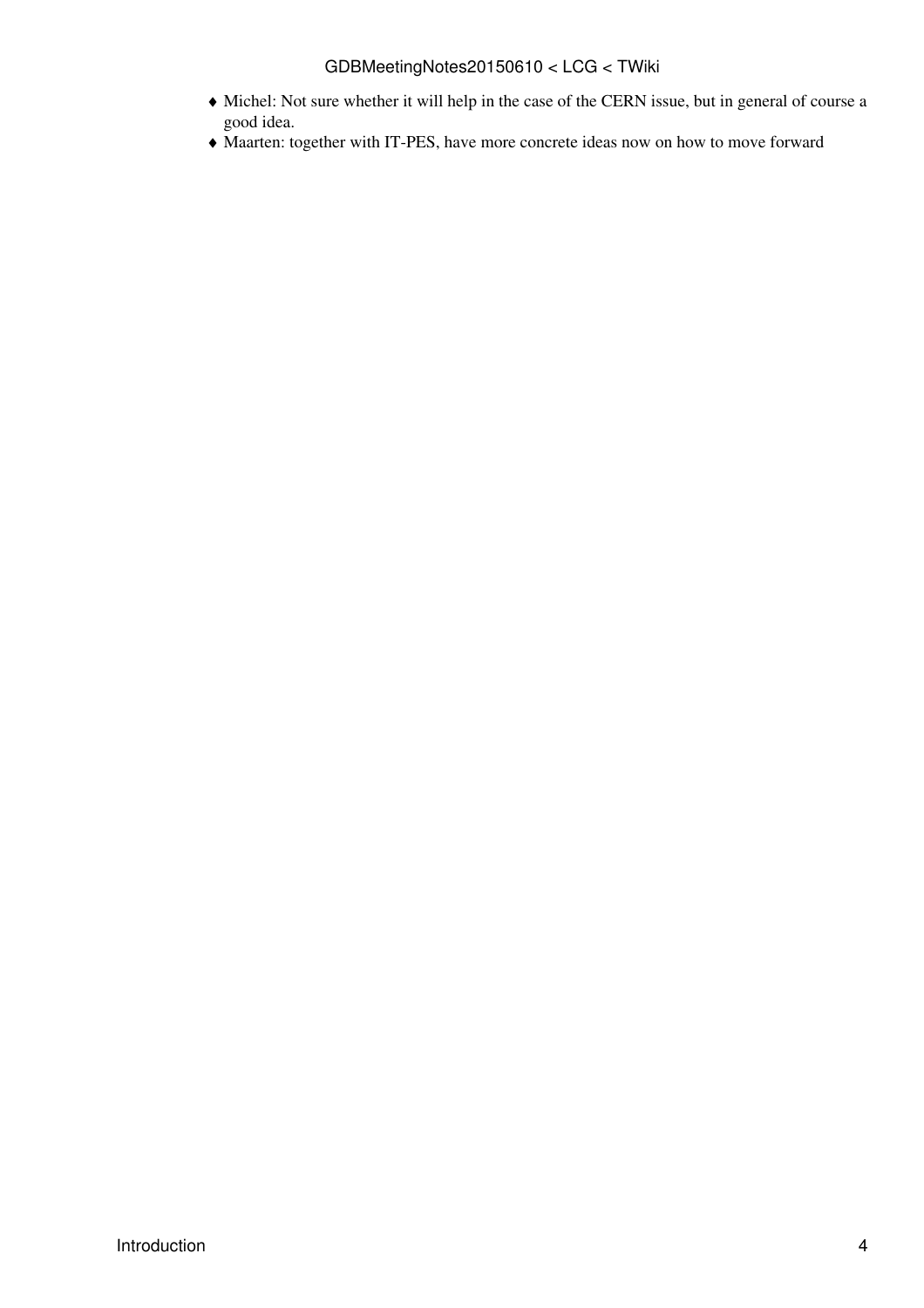# <span id="page-5-0"></span>**GDB Future - I. Bird**

Background: need to update technical discussions

- LHCC likely to request more formal plan for LHC upgrades, in particular wrt. to the lack of commonalities
- Had TEGs, computer model updates but one-off's
- With our experience, we need to be more flexible and more cost effective
- Need to create WGs and a forum to discuss technical strategy
	- ♦ Principle agreed in Management Board: small team to be set up in order to launch the effort

Current meetings/boards

- CB: meeting of every [MoU](https://twiki.cern.ch/twiki/bin/view/LCG/MoU) party
- OB: a subset of CB discussing strategy but in fact mostly hearing report
- MB: policy and management
- Operations: not part of the [MoU](https://twiki.cern.ch/twiki/bin/view/LCG/MoU) but created since then
- Architect's forum: stakeholders of AA
- GDB
	- ♦ Evolution from Deployment to Operations reflected by the creation of [OpsCoord](https://twiki.cern.ch/twiki/bin/edit/LCG/OpsCoord?topicparent=LCG.GDBMeetingNotes20150610;nowysiwyg=1)
	- ♦ Less policy issues (GDB was in charge of proposals)
- Missing a place to drive the technical strategy, except pre-GDB's

Propose to refresh the GDB

- Good time to do it: Michel is well over its term (2 years) and is ready to step down as soon as a replacement has been decided
	- ♦ A good target could be the election of a new chair in September
	- ♦ [MoU](https://twiki.cern.ch/twiki/bin/view/LCG/MoU) says that the chairman must come from a site and not from CERN
- discuss and agree directions and details of implementation and deployment
- Sponsor technical developments
- Avoid duplication with other meetings
	- ♦ Drop summary reports from [OpsCoord:](https://twiki.cern.ch/twiki/bin/edit/LCG/OpsCoord?topicparent=LCG.GDBMeetingNotes20150610;nowysiwyg=1) [OpsCoord](https://twiki.cern.ch/twiki/bin/edit/LCG/OpsCoord?topicparent=LCG.GDBMeetingNotes20150610;nowysiwyg=1) can raise specific issues when needed
- Useful as a regular meeting of the community: need to keep it

WLCG workshops: useful and opportunity for wider discussion, must be different from GDB and [OpsCoord](https://twiki.cern.ch/twiki/bin/edit/LCG/OpsCoord?topicparent=LCG.GDBMeetingNotes20150610;nowysiwyg=1)

- Currently 9-monthly: 6-monthly? What is the role of the GDB in this case?
- Need to have time to write summary/position papers during workshops
- Should be agenda driven
- Make sure OSG and EGI are represented

- Jeremy Coles: sounds very much like pre-GDBs which have been difficult to organise.
	- ♦ Ian B: interest in GDB has faded away, room was fully packed in the past
	- Ian B: optimistic that with the right preparation technical topics of relevance to WLCG would attract a sufficient number of people
- Eric Lancon: Support Ian's proposal, experiments need a clear strategy to be defined for the next years. But proposal is addressing only part of the problem body needed that drives the technical strategy.
	- ♦ Ian B: Agree, it's this body that sets the topics for GDB.
	- Eric: avoid duplications, make clear choices. Also need site validation because of subsequent ♦ implications.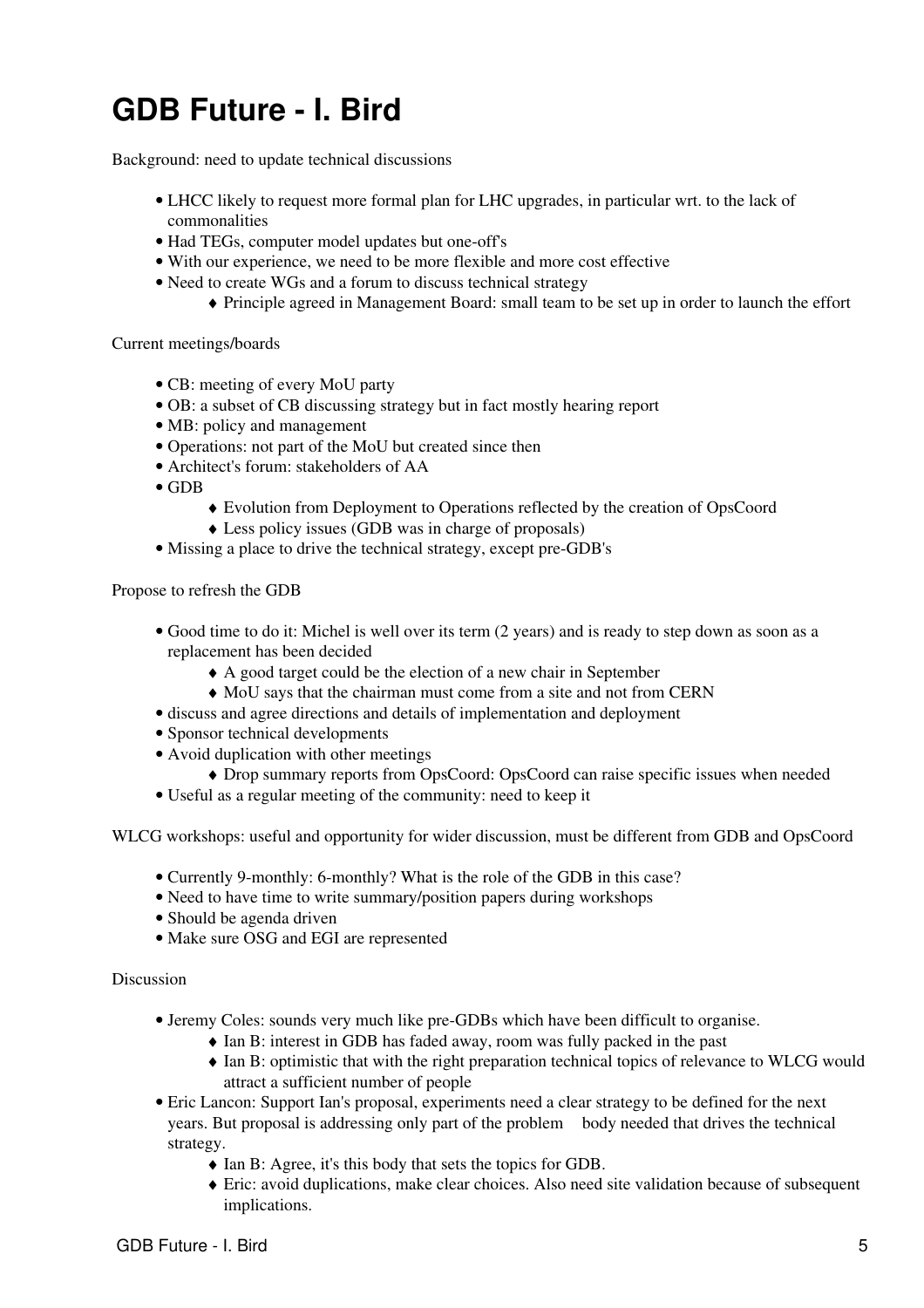- Ian Collier: at its best, GDB does set technical directions (as it happened with the cloud traceability working group for example), but this needs to be reinforced.
- Jeff Templon: Support Ian Collier's statement; will need to carefully consider the relationship of the steering group and the GDB chair. Would propose that the GDB is chaired by the steering group.

```
♦ Alessandra Forti: support.
```
- Michel: would have been very happy to run GDB in a more collegiate fashion; not much input received from the MB. One option is not to have a permanent chair, but to rotate among the members of the steering group.
	- ♦ Ian: a lot of scope for useful work.
	- Michel: "topical WGs" are important (this is where we attract other people) for make the ♦ GDB lively. Not sure we can have a permanent body in charge of strategic directions: probably need a cycle where we have TEG-like process producing new ideas, some time to digest them, a new TEG-cyle... We are probably at the time to do it: we "digested" the previous TEG ideas... Also need to clarify relationship of GDB and steering group to the Management Board.
- Michel, Jeff and others: doubt that MB can drive this process. Too technical, not the right membership.
- Oxana Smirnova: Glue2, Glexec are already examples of topics discussed by a few experts that need broad discussions.
	- ♦ Ian B: Exactly this is the reason to have GDB
- Jeremy Coles: How to proceed?
	- Ian B: I will get a few people together and start. Those people should be from experiments. Pre GDB discussions are very good, we need to put that into a framework, priorities etc. First start with a short strategy document setting directions: could be based on the computing model update.
- Jeff: suggest a model based around how it went with wLCG accounting. Management decided "we need accounting", working it out was done in the GDB, lots of fierce discussions on what would be collected, how interpreted, how implemented, limitations, requirements etc.
	- ♦ Ian B: That was the way when significant progress was made.
- Tendency is that the steering group should own the GDB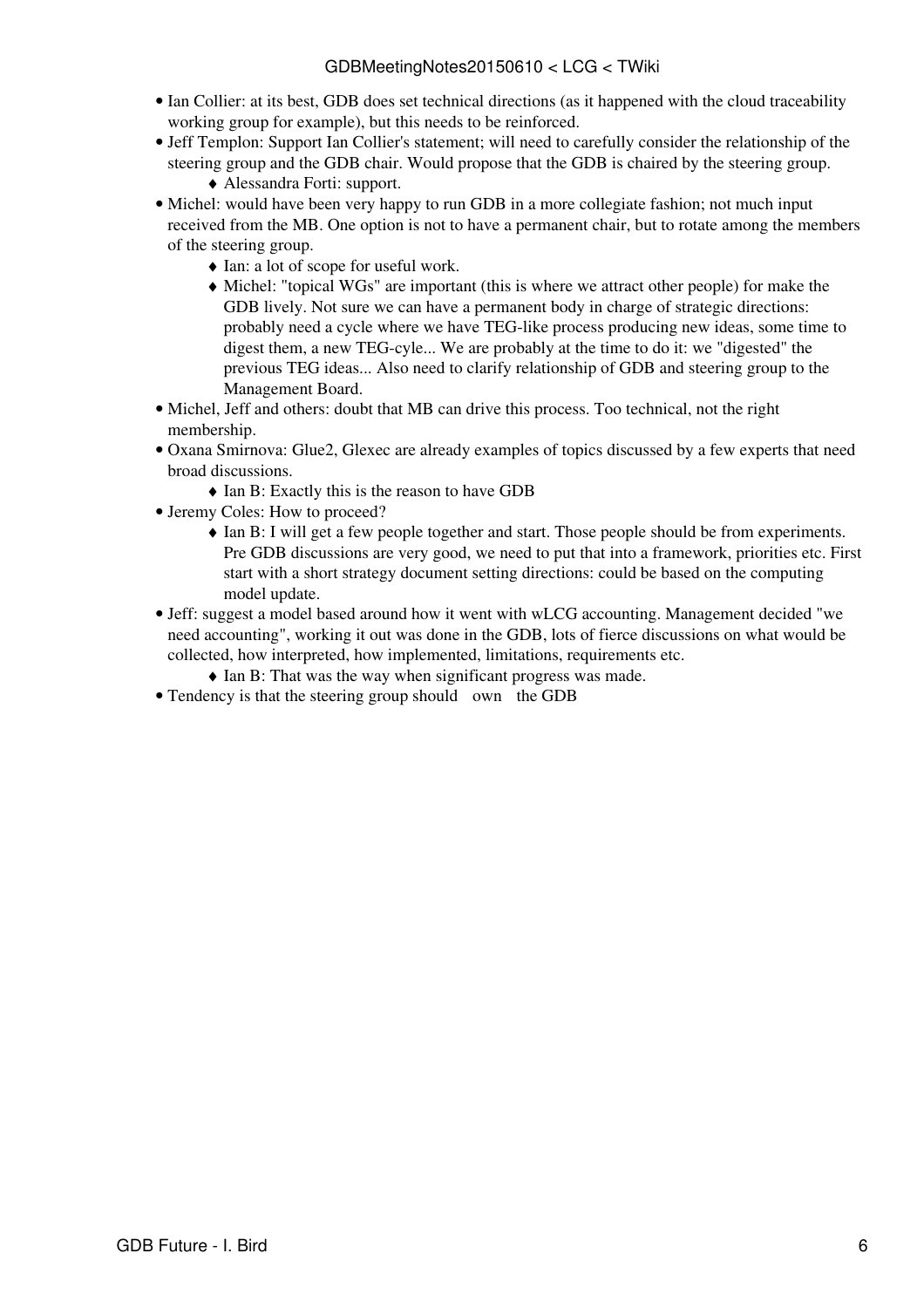## <span id="page-7-0"></span>**LHCONE/OPN Update - E. Martelli**

Meeting last week in Berkeley

### LHCOPN

- New sites with 10G connectivity: KISTI, TRIUMF
- T1-T1 links are being shut down and moved to LHCONE
	- ♦ Still need to test this backup link at several sites
	- Proposal from FNAL to remove it from LHCOPN: not yet agreed, some sites with a better ♦ connectivity to LHCOPN
- IPv6 activated at CNAF

### LHCONE

- CERN has 100G to ESnet and GEANT
- 5 US T2 now connected to ESnet
- Polish NREN will soon join LHCONE
- JANET and Brazil joined LHCONE
- Slow progress in Asia
- IPv6 being deployed: already 6 sites connected
- AUP was finalized at February meeting
	- ♦ Existing sites will have to acknowledge it: an email to be sent soon
- Belle2 and Auger asked to join LHCONE
	- ♦ Most sites are already connected to LHCONE or are WLCG sites

#### perfSonar

- LHCONE [MadDash](https://twiki.cern.ch/twiki/bin/edit/LCG/MadDash?topicparent=LCG.GDBMeetingNotes20150610;nowysiwyg=1) is getting better
- New service based on datastore + [MadDash](https://twiki.cern.ch/twiki/bin/edit/LCG/MadDash?topicparent=LCG.GDBMeetingNotes20150610;nowysiwyg=1) + OMD being deployed: new perfSonar version expected after the summer

[P2P](https://twiki.cern.ch/twiki/bin/edit/LCG/P2P?topicparent=LCG.GDBMeetingNotes20150610;nowysiwyg=1) service is still a prototype: circuit awareness demonstrated with [PhEDEx](https://twiki.cern.ch/twiki/bin/view/LCG/PhEDEx)

- No guaranteed bandwidth yet
- No scalable L3 routing solution through [P2P](https://twiki.cern.ch/twiki/bin/edit/LCG/P2P?topicparent=LCG.GDBMeetingNotes20150610;nowysiwyg=1) circuits identified yet

Next meeting end of October in Amsterdam

- Ian B: nice that Auger, [BelleII](https://twiki.cern.ch/twiki/bin/edit/LCG/BelleII?topicparent=LCG.GDBMeetingNotes20150610;nowysiwyg=1) joined LHCONE but other experiments are asking/will ask. What is the process to have other experiments join the network ?
	- Edoardo: no formal process exists. LHCONE currently reluctant to open to much, to be able ♦ to keep control. Current ones were not a problem as most sites involved were already part of LHCONE.
	- Michel/Ian: LHCONE should discuss and propose a process as it should be prepared to ♦ received other similar request with most of the sites already part of LHCONE. In the meantime, requests will be directed to Tony and Edoardo.
- Eric: is there any global/central statistics for LHCONE usage ?
	- Edoardo: see LHCONE twiki giving operator monitoring pages. There is no central collector ♦ for LHCONE, difficult to make it: too many risks of double counting. Usually operators show their statistics at the LHCONE meetings. Each network has its own statistics.
	- ♦ Eric: is there no way to calculate the total volume transmitted through LHCONE ?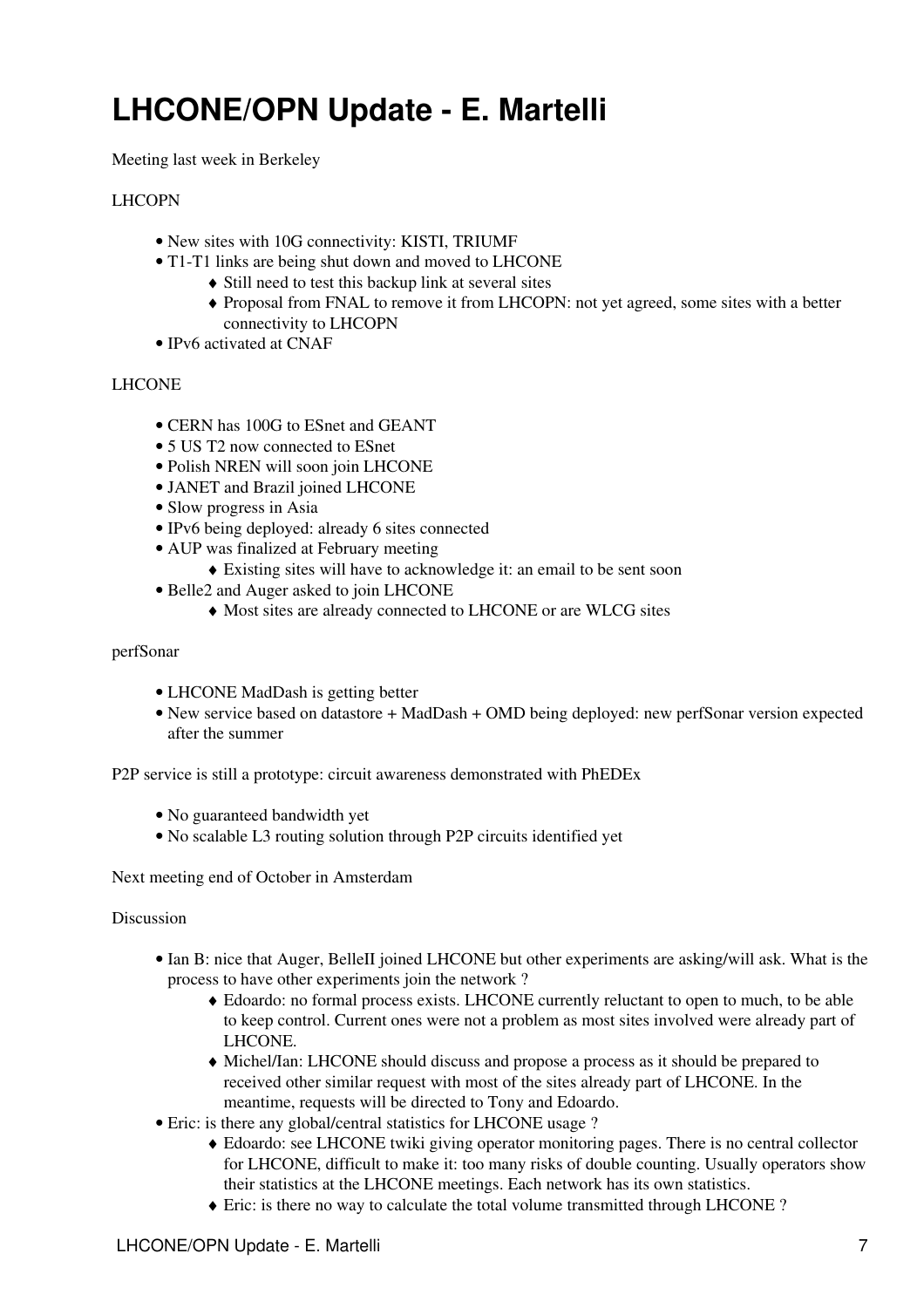## GDBMeetingNotes20150610 < LCG < TWiki

- Michel: it has always been like that, even before LHCONE. Total volume is estimated ♦ through statistics collected at the storage/transfer application level, e.g. FTS, xrootd
- Simone: how are connected russian sites to other T2s in Europe?
	- Edoardo: due to unpaid bills, cannot use GEANT network but connected directly to ♦ NORDUnet and ESnet. Connectivity to other European sites is going through the GP network: connectivity exists but bandwidth is more limited.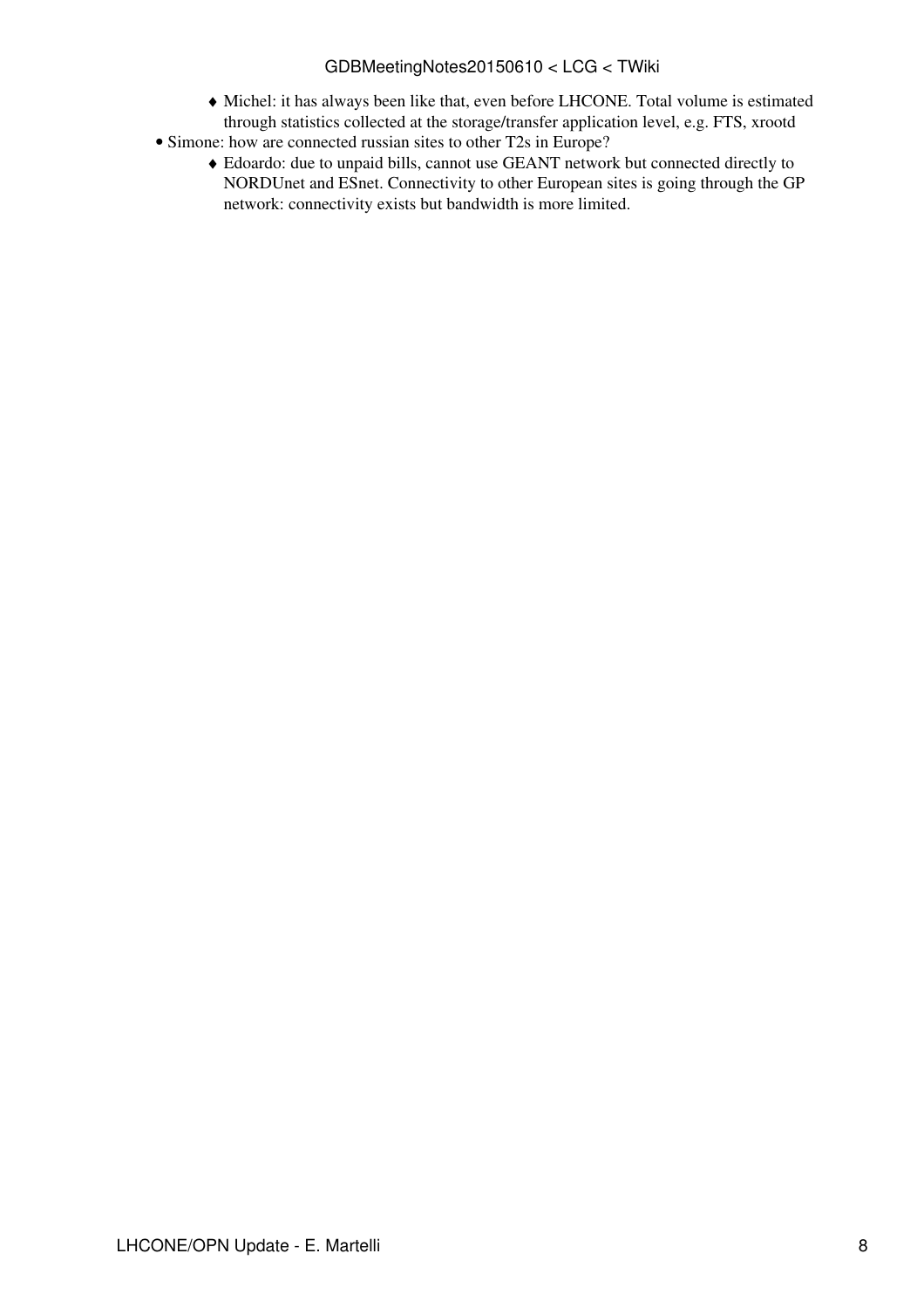## <span id="page-9-0"></span>**dCache Workshop and Storage Evolution - P. Millar**

dCache workshop: also presentations from CERN collaborators and industries

• 35 people, 13 countries

Funding: LSDMA (German project) and INDIGO Datacloud

- DESY WP4 lead in INDIGO Datacloud
- dCache focus: Data [QoS](https://twiki.cern.ch/twiki/bin/view/LCG/QoS) and data lifecycle management
	- ♦ [QoS:](https://twiki.cern.ch/twiki/bin/view/LCG/QoS) generalization of SRM storage class
	- ♦ lifecycle: changing between 1 [QoS](https://twiki.cern.ch/twiki/bin/view/LCG/QoS) to another one

### SRM

- very much supported by dCache
- An interface, not a functionality: plan to provide other interfaces (e.g. CDMI/RESTful) to the same functionality
	- ♦ Waiting for input from experiments in shaping such an interface
	- ♦ Will be delivered as part of INDIGO Datacloud

WLCG http deployment WG

- dCache an active participant since the beginning
- dCache supports the http dynamic federation: plan to use it within INDIGO Datacloud
	- ♦ Installing FTS and [WebFTS](https://twiki.cern.ch/twiki/bin/edit/LCG/WebFTS?topicparent=LCG.GDBMeetingNotes20150610;nowysiwyg=1) at DESY to get more experience

Ceph integration

- Currently, each dCache pool only sees its own private data
- Working on allowing several pools to share a common storage repository to provide the associated benefits: scaling, redundancy...
	- Require a major evolution of pool: currently designed to own their storage, concurrent ♦ operation raises a lot of tricky issues like file deletion...

#### NFS 4.1

- Survey of 21 sites: 1/2 running it in production or pre-production
	- ♦ None using it for WN access yet: more for T3 access or non WLCG use cases
- Recent perf study by KIT showing a 35% improvement over dcap
- A couple of sites moving forward

## Federated AAI

• Activity at the intersection of LSDMA, EGI [FedCloud](https://twiki.cern.ch/twiki/bin/edit/LCG/FedCloud?topicparent=LCG.GDBMeetingNotes20150610;nowysiwyg=1), AARC and INDIGO Datacloud

Many other topics about future directions including storage evolution, dCache integration with DDN

• Look at Indico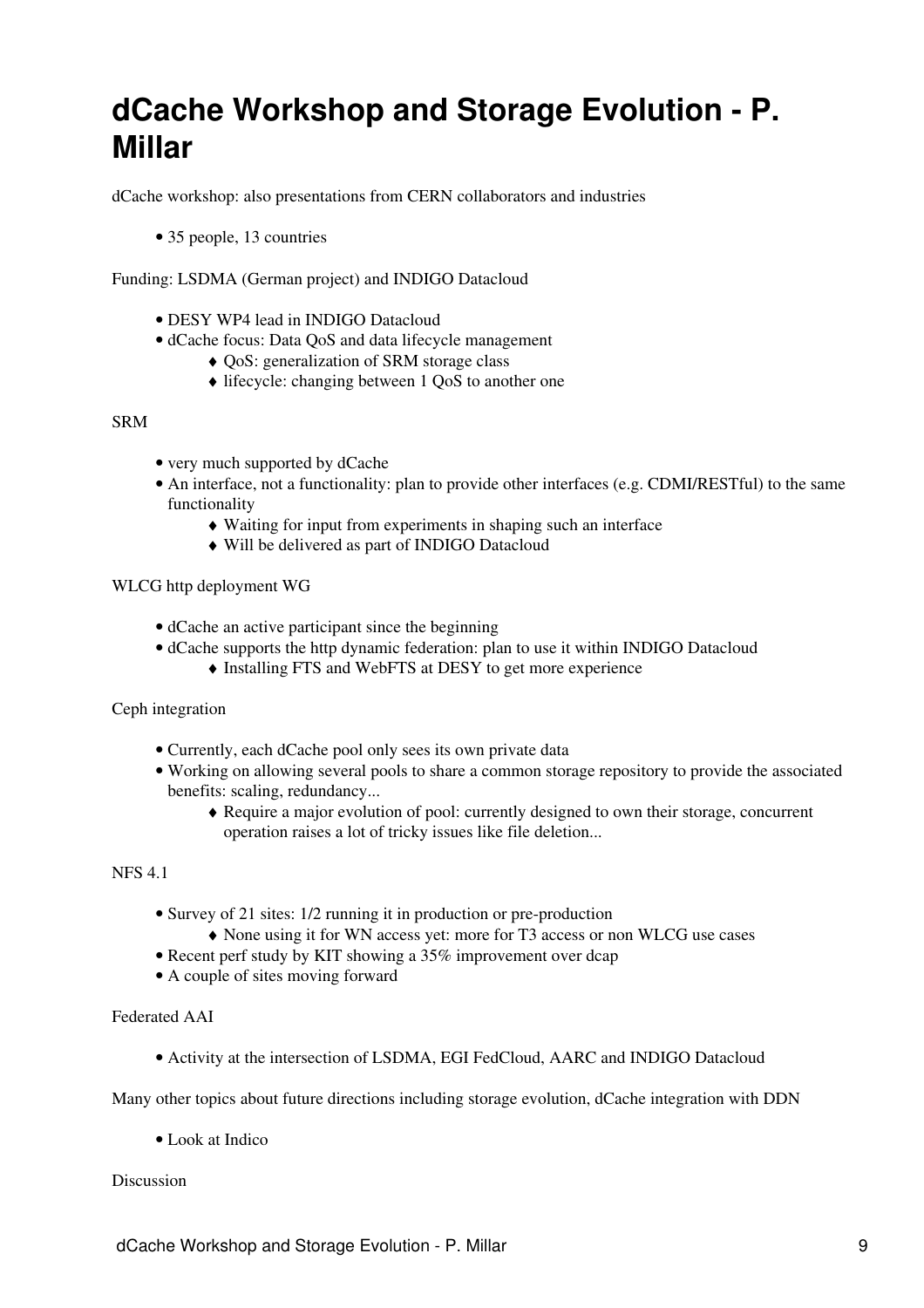- David Crooks: quality of service an data lifecycle: does that include that data moves back and forward if the status had changed?
	- Paul: yes. So you can change your mind and switch status to precious. Can mark it that there ♦ will be multiple copies available. With data lifecycle can also specify a period to recycle space on the fast media.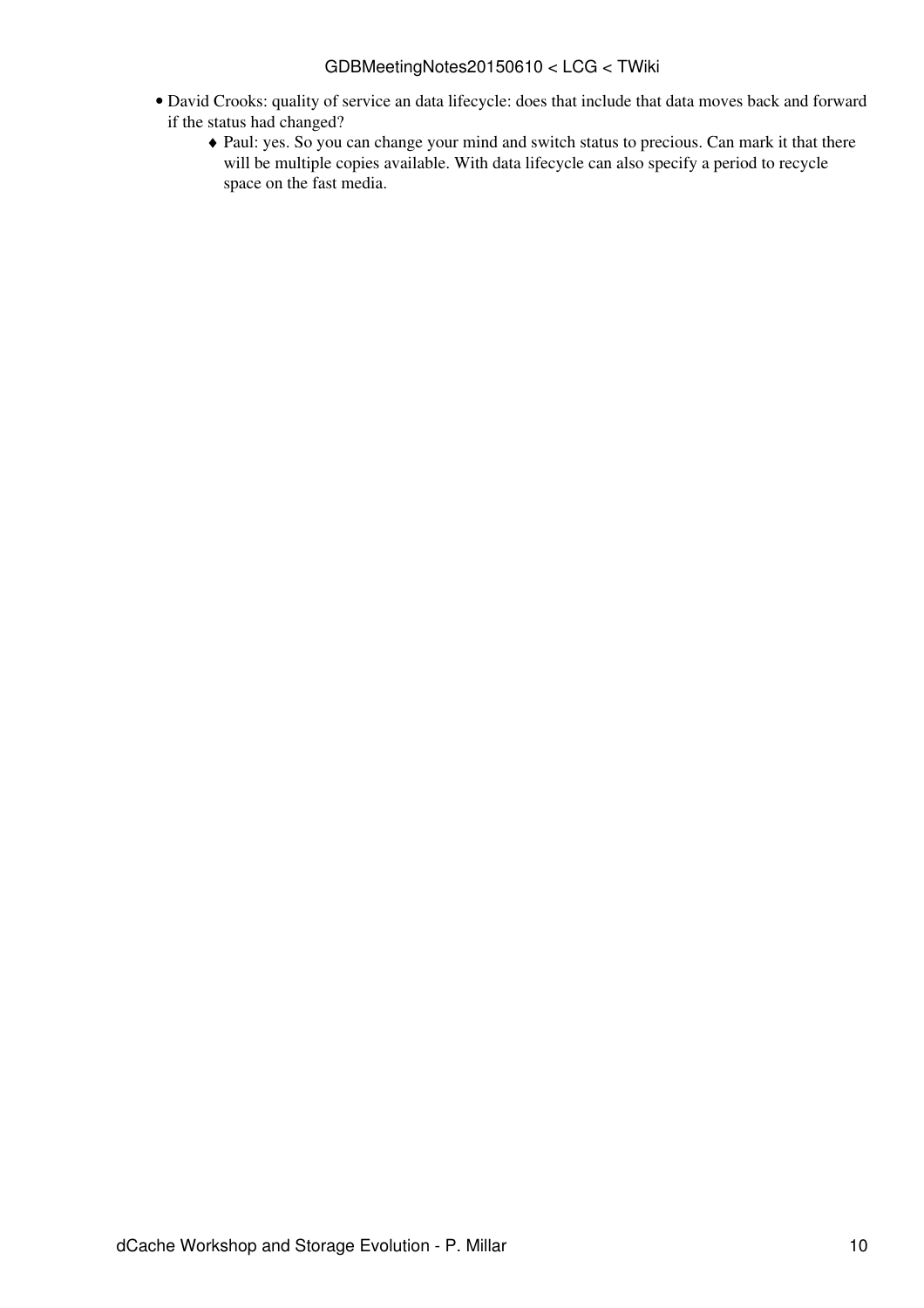## <span id="page-11-0"></span>**Large-scale MC simulation at Helix Nebula - D. Giordano**

Nov. 2014: CERN price enquiry for 2000 VMs during 45 days, resulted in a bid with ATOS

Production phase during March: ATLAS simulation

- 200 KVM HVs with 16 cores each: started with 2000 VMs, reached 3000
- Each VM running a HTCondor startd
- Each VM benchmarked at startup
- Key role of VM monitoring + accounting
	- $\triangleleft$  Ganglia with 15s resolution
- VM provisioned through [SlipStream](https://twiki.cern.ch/twiki/bin/edit/LCG/SlipStream?topicparent=LCG.GDBMeetingNotes20150610;nowysiwyg=1)
	- ♦ Status of VMs retrieved through [SlipStream](https://twiki.cern.ch/twiki/bin/edit/LCG/SlipStream?topicparent=LCG.GDBMeetingNotes20150610;nowysiwyg=1)

Main results

- 93% CPU efficiency: jobs of ~9h
- 97% of WC time used by successful jobs
- 7th contribution to ATLAS simulation in March
- Showed some problems in provisioning and stuck deployment when orchestrated by [SlipStream:](https://twiki.cern.ch/twiki/bin/edit/LCG/SlipStream?topicparent=LCG.GDBMeetingNotes20150610;nowysiwyg=1) more efficient to manage VM provisioning directly from CERN resource managers
	- ♦ Reached 93% of provisioned resources used
	- ♦ Some issues related to misconfiguration with iSCSI backend

Consumer-side accounting

- Required to validate RP invoices and assess effective efficiency of the resources provisioned
- CERN Ganglia used as the reference

VM benchmarks done with 100 single muon events simulation: ~2 min

- Spread of 15 to 20%
- A few less performing VMs detected by the benchmark: consistent with the time to execute the actual payload
	- This benchmark seems a prompt and effective solution to identify VM with poor ♦ performances: restart them rather than use them?

Regular CERN-SixSq-ATOS meetings

Comprehensive notes of issues and actions, in particular about problems with [SlipStream](https://twiki.cern.ch/twiki/bin/edit/LCG/SlipStream?topicparent=LCG.GDBMeetingNotes20150610;nowysiwyg=1) • orchestration

Beneficial experience of managing VMs in a commercial cloud: good input for upcoming European procurement

Next

- Other VOs
- Go beyond simulation and cover analysis.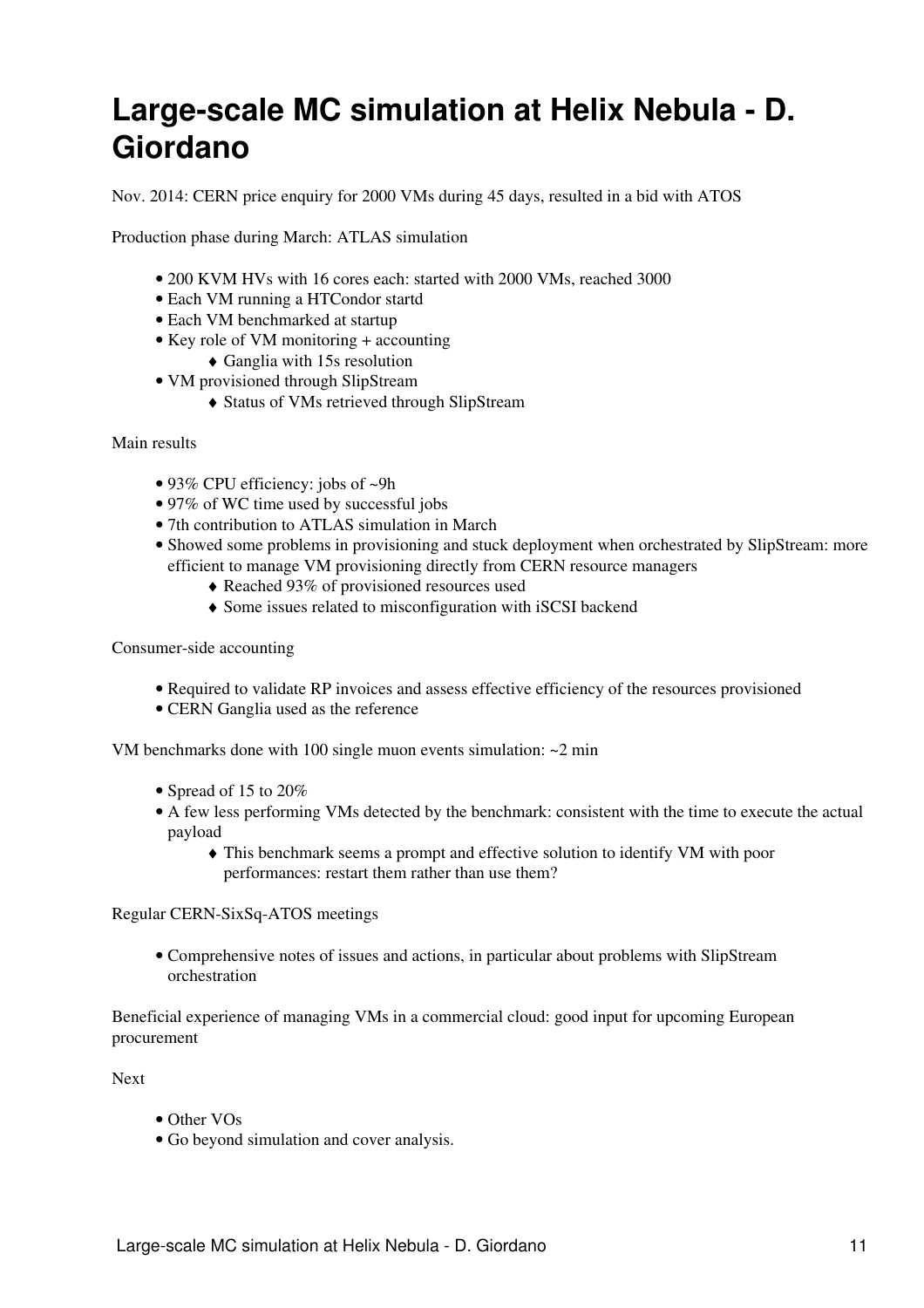## <span id="page-12-0"></span>**report - M. Alandes Pradillo**

## MW

- New GFAL version fixing FTS3 bringonline daemon crash
- Issues with last Globus library in EPEL: new behaviour to check if a host cert is legitimate, potentially breaking services using aliases
	- ♦ Interim release restoring the previous default behaviour

Experiments: high activity due to preparation of Run2

- See slides for details on recent issues
- CMS Global xrootd redirector [\(@CERN](https://twitter.com/CERN)<sup>®</sup>) added to WLCG critical service list

#### RFC proxies

- Readiness of WLCG infra will be tested soon through SAM preprod instance
- SAM proxy renewal requiring an easy fix

## http deployment

• Agreement on goals and work to do

#### MW Readiness

• MS Readiness app available: should replace the manually maintained baseline list

### Information System

- 14h incident with OSG BDII caused problem to access resources because caching was configured to 12h
- OSG is in the process of deprecating and removing OSG BDII in coordination with USCMS and USATLAS

New WLCG Operations Portal being developed: will centralize the Ops information for everybody

- Gathering useful information for sites
- Will soon advertize the first version to get feedback

Next WLCG workshop end of January or beginning of February

- New format with less topics and more in-depth discussions
- Main topics to be decided in the next weeks: feedback welcome

- Maarten: about OSG problem with BDII, in the past we had a caching period of 4 days in the BDII: personally checked that, including the SAM BDII. Was it dropped ? Else why the problem?
	- ♦ To be checked/followed up offline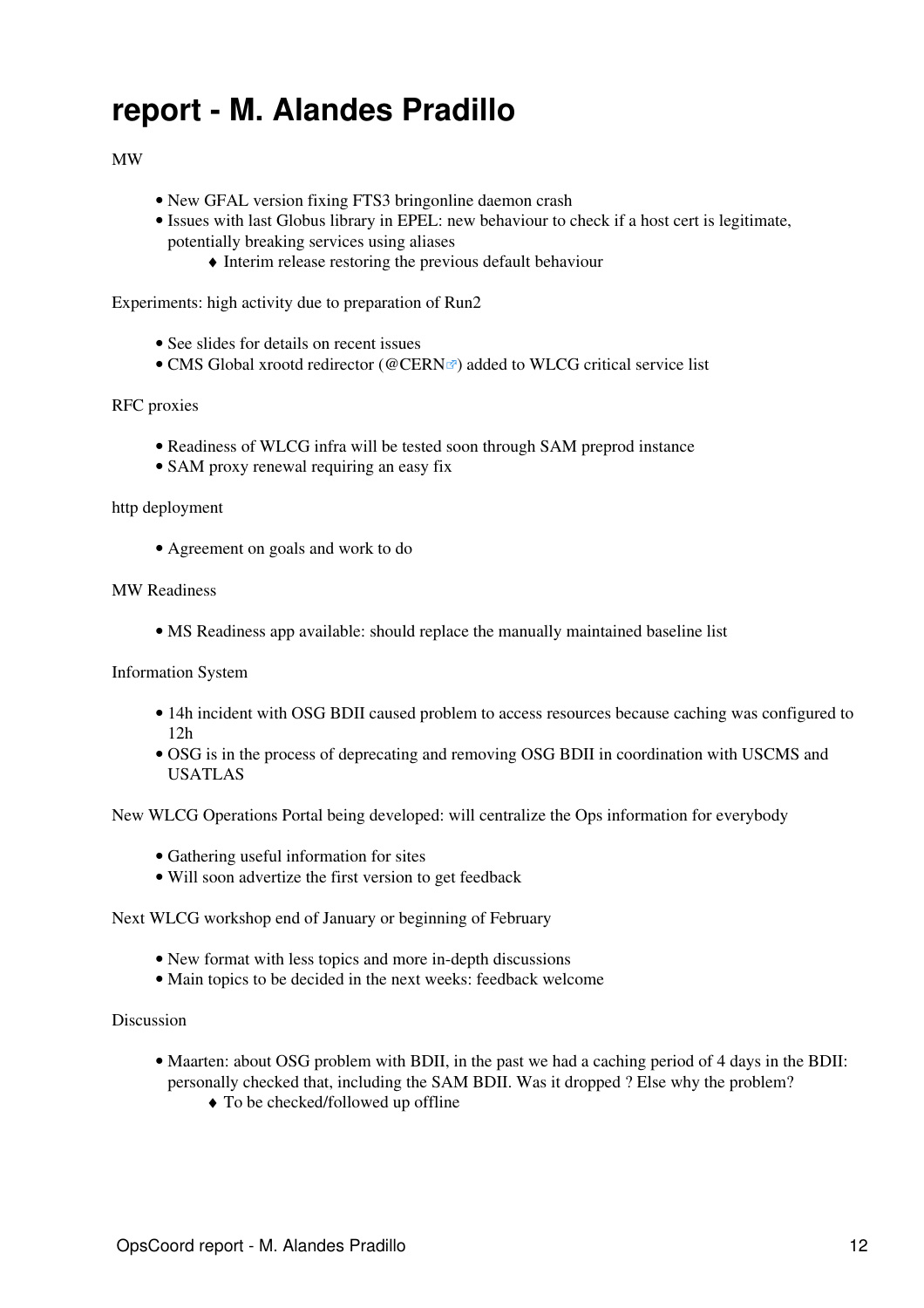## <span id="page-13-0"></span>**T0 Update - H. Meinhard**

Cloud: more than 4700 servers

• Moving to CERN Cent<sub>0</sub>S 7 for HV: proved to be advantageous

Database: piquet reestablished as during Run1

- No critical service incidents
- Golden Gate migration completed
- DB on demand: bought Appdynamics for monitoring by users to help debugging tricky problems

#### Storage

- HW consolidation for both CASTOR and EOS
- CASTOR config simplified: 2-3 PB disk pool per experiment
- EOS: 140 PB, 50/50 Meyrin-Wigner
- ATLAS and CMS now EOS-centric: raw data sent to EOS and then archived into CASTOR
- CERNBOX open to all CERN users: 1 TB/user, 1 Mfiles/user

CERN mobile phone numbers are changing end of June: +41 75 411 instead of +41 76 487

• Short number (from CERN) unchanged

#### Grid services

- ATLAS and CMS reported availability for CERN as low as 90%: studied, understood and contained ♦ Overload of various services, in particular batch system
- Efficiency studies: a dedicate person will be hired to work on this topic/project
- LFC to be closed later this month
- HTCondor migration started: ramp-up over 2015
	- ♦ Small prototype already run successfully during a few months
	- ♦ BDII integration and accounting done
	- ♦ Second phase: local job submission requiring Kerberos tickets
	- ♦ Aim: stop [LSF](https://twiki.cern.ch/twiki/bin/view/LCG/LSF) at the end of Run 2
- LXPLUS: performance improvements using hypervisors with SSD caches
	- Got many complaints about performance problems

#### Infrastructure

- Version control: [GitLab](https://twiki.cern.ch/twiki/bin/edit/LCG/GitLab?topicparent=LCG.GDBMeetingNotes20150610;nowysiwyg=1) established, users encouraged to move
	- ♦ For projects for which [GitHub](https://twiki.cern.ch/twiki/bin/edit/LCG/GitHub?topicparent=LCG.GDBMeetingNotes20150610;nowysiwyg=1) hosting is not appropriate
	- ♦ Want to stop the current Git service
	- ♦ Will have to discuss end of service for SVN: nothing set yet, not in the short term...
- Savannah -> JIRA migration completed
- Volunteer computing: very significant uptake by ATLAS, significant activities by others
	- BOINC funding is a concern: NSF stopped its funding, discussion about turning it into a ♦ community project
- Twiki: considering moving to FOSwiki, compatible with additional features
- Quattor closed at the end of last year but some hosts are left unmanaged
	- ♦ May require some special actions from users to keep them up-to-date with security fixes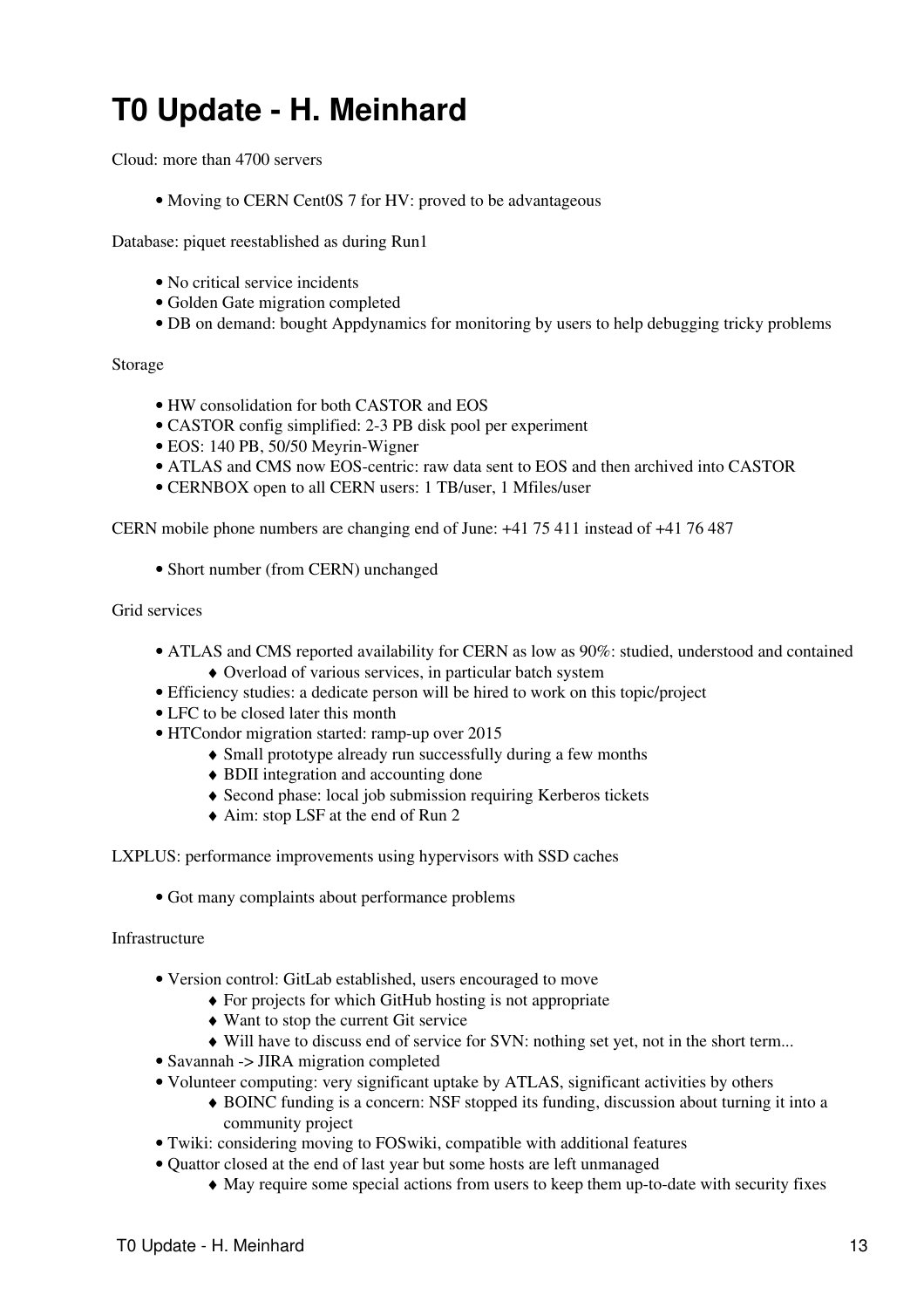- Jeff: why CERN [CentOS](https://twiki.cern.ch/twiki/bin/view/LCG/CentOS) rather than [CentOS?](https://twiki.cern.ch/twiki/bin/view/LCG/CentOS) Was hoping the end of CERN specificities...
	- Helge: bottom line is binary compatibility between ALL EL flavours. CERN had to make its ♦ own version due to some specific requirement like AFS. Has no impact on users (or other sites).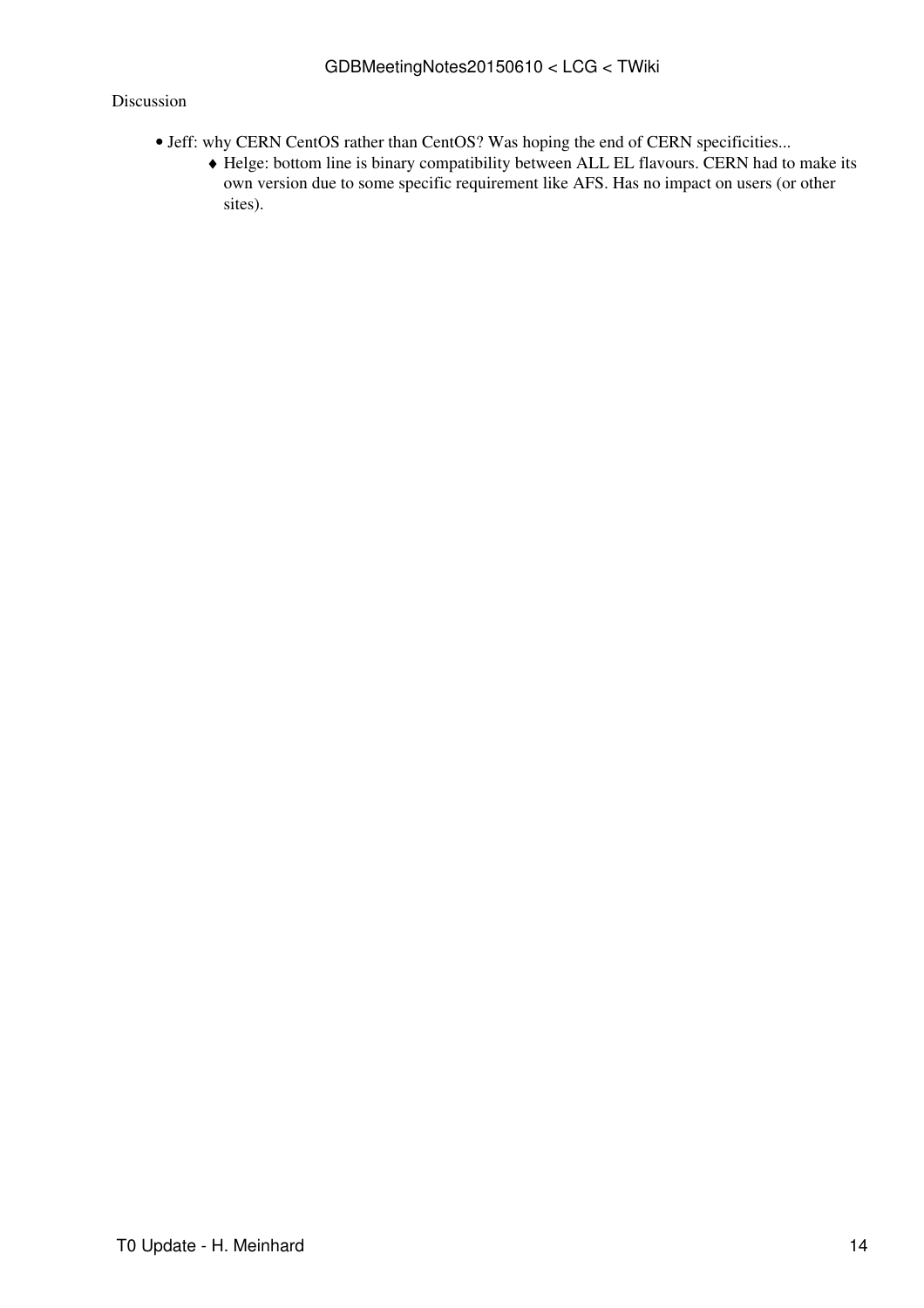# <span id="page-15-0"></span>**Belle2 - T. Hara**

Compute requirements similar to ATLAS or CMS

Belle2 production infrastructure built around DIRAC

- Will use the same grid infrastructures as WLCG: EGI, ARC (SIGNET), OSG
	- ♦ DIRAC currently has an issue with last version of ARC CE client
	- OSG CE through WMS: DIRAC plugin for OSG CE being developed by ILC and will be ♦ available soon
- Also clouds through VMDirac or standalone clusters through SSH tunnels
- Current resources are 78% from EGI, 19% from clouds, 3% from standalone clusters (mainly Japanese universities)

Data distribution workflow quite similar to WLCG workflow

• Using FTS3: servers at KEK and PNNL

Metadata/catalog: AMGA + LFC

Current status: running 18K simultaneous jobs for MC production

- Only 60% of the resources used pledged to Belle2
- 15 regions, 31 sites
- 95% of resources SL6.x
	- ♦ Main SL5.x are current KEK CC and Japanese universities
	- Current plan to replace the computing systems at KEK this summer may be delayed to ♦ summer 2016 for financial reasons: discussing upgrade of current resources
- No DB service at KEK CC: have to be managed by Belle2 directly
- CVMFS Belle2 repository: Stratum0 at CERN
	- ♦ Also using grid.cern.ch for getting certificates
- Using GOCDB, GGUS and Dashboard (from CERN)
	- ♦ Redmine for non WLCG sites
	- ♦ Dashboards in particular for transfers
- A few shutdown expected at KEK CC: need to see how to make services redundant

Monitoring developments

- Periodic job submission tests
- Pilot activity: automatic error diagnosis
- Also retrieve information from DIRAC
- In the event of a site problem, currently manually open a ticket: considering moving to automatic ticket submission

Software framework used by jobs: Basf2 (Belle2 Analysis SW Framework)

- Working on multicore support
	- ♦ Multicore queue available at most sites as they have it in place for WLCG
- Memory footprint (RSS): 1 GB/core for single core jobs
	- ♦ Tests showing that with 8-core jobs, can reduce mem footprint (PSS) to 2 GB (instead of 8)
	- Most sites implementing mem limit in batch systems currently doing it with RSS: to be seen ♦ if PSS can be used

Collaboration with WLCG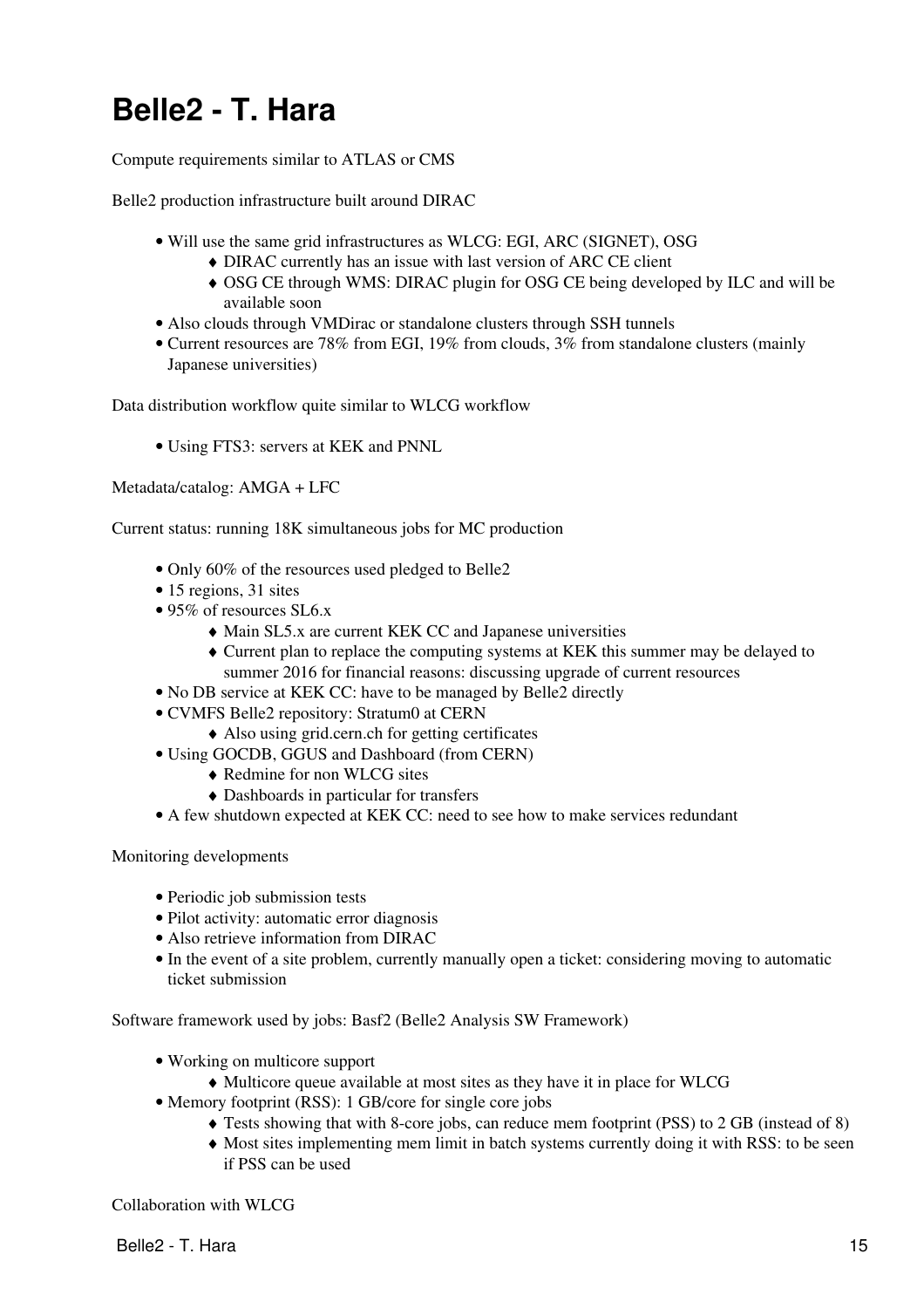## GDBMeetingNotes20150610 < LCG < TWiki

- Resources/infrastructures: many sites in common, using the same network and MW
- Many useful tools in WLCG for Belle2, including operation tools like dashboard
- Would like to learn from WLCG experience

- Massimo: have you studied the CPU efficiency of N single job cores versus multicore with N slots? ♦ Takanori: No, will try to do it.
- Jeremy: Why using LFC rather than DIRAC File Catalog (DFC)?
	- Belle2 believes that LFC and AMGA are good product, that already demonstrated working at ♦ a scale larger than Belle2. No need for new features. Not much manpower, so difficult to change direction today, despite this remains an option for the future.
	- Michel: would be good to have exchange with ATLAS an LHCb to understand why they ♦ moved away from LFC and if it may apply to Belle2. As using DIRAC, DFC would have seem a more natural choice than LFC...
	- Markus: will have the same scalability problems with DFC and LFC because they both use a ♦ relational db. EOS-like memory-based namespace is much more scalable but not yet production ready. And moving from one catalog to the other is very difficult if a rename operation is involved.
- Michel: other possible topics for collaboration between Belle2 and WLCG
	- memory limits: see discussions at last GDBs. Current conclusion seems that moving to ♦ cgroups is probably the best way to do it properly (rather than letting the batch scheduler implement the limitation).
	- monitoring infrastructure: looks pretty similar to what SAM does. May be good if you could ♦ get in touch with SAM people (handled offline)
- Michel: what's the reason for using GGUS only for WLCG sites?
	- Maria: to use GGUS, sites must be registered into GOCDB. This is where site contacts used ♦ for notifications are taken from. May be a requirement not acceptable for some sites.
	- Maarten: we may need to revisit this at some point. Not only Belle2 has a problem, some ♦ WLCG T3 also cannot use GGUS because of the requirement to be a production site.
- Ueda: what is the exact status of CVMFS grid.cern.ch/grid-security/certificates ?
	- Several: it is production and if there is a problem, open ticket. This will allow to check that ♦ the support is properly in place.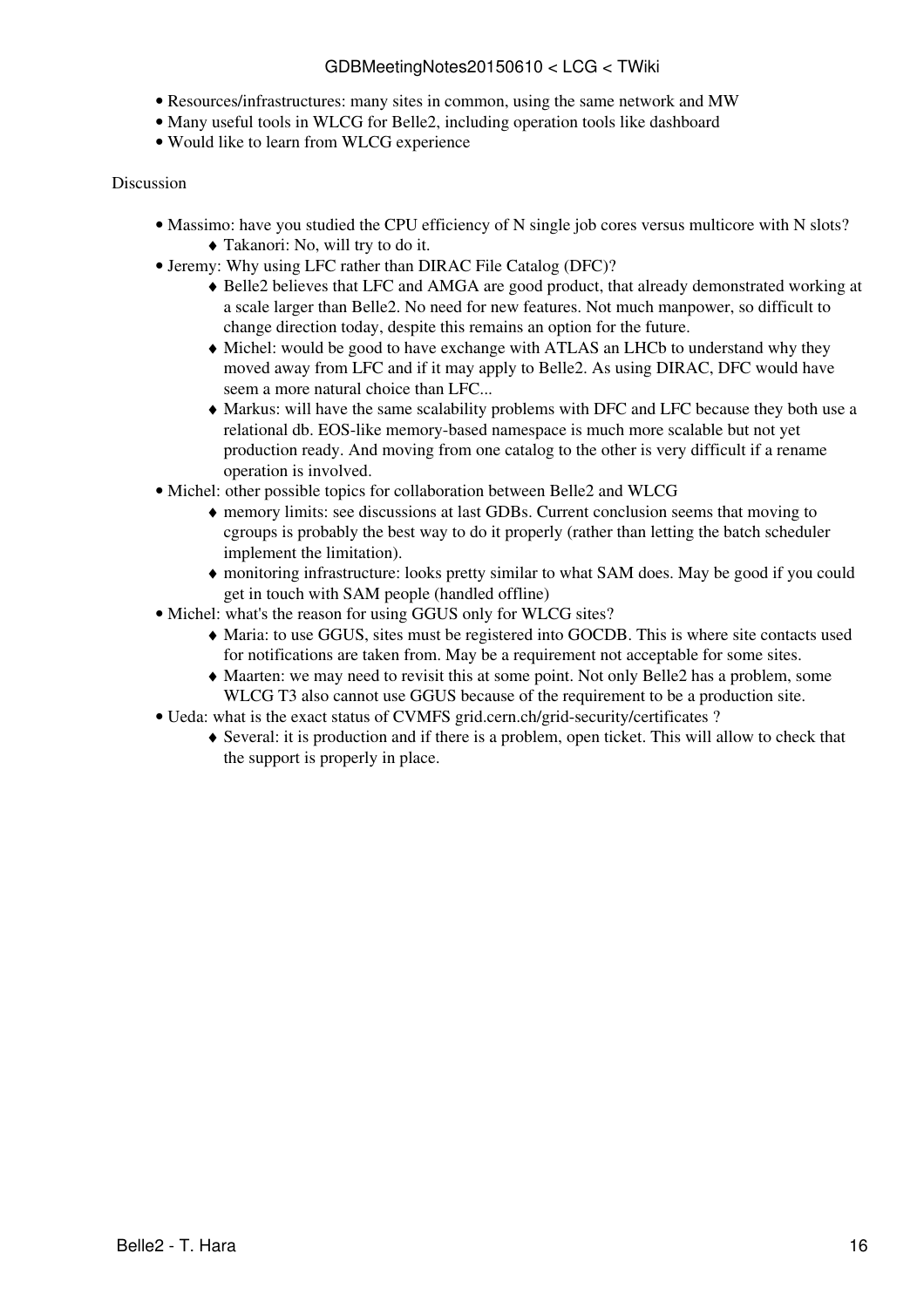## <span id="page-17-0"></span>**DPHEP Collaboration Workshop - J. Shiers**

Goals

- Establish motivation for long-term preservation: what are the common set of use cases like those agreed between the 4 LHC experiments
- Site/experiment roundtable to capture the HEP-wide situation
- A longer document, like a blueprint update, is expected by next workshop

Move to Open Science happening externally but relevant and matching what happens inside experiments

Use cases for "all HEP"

- Agreement on bit preservation and preservation of data, software and know-how ♦ But still lacking a clear policy to avoid being dependent on particular person motivations
- Not a consensus of sharing data and SW with larger scientific communities: many experiments sharing only with their own community and no possibility to change it in the short term
- Open access to a reduced dataset

Knowledge capture "beyond the grave": no one thinks it's doable today but LHC and FCC with their long life time will have to face the succession problem

Joint projects

- Bit preservation: [HEPiX](https://twiki.cern.ch/twiki/bin/view/LCG/HEPiX)
	- ♦ Copying data onto new media and transfer errors well under control
	- LEP era data is ~400 TB: 20 tapes today, probably 2 or 3 in the future. Negligible costs to ♦ have a few copies outside CERN.
- Virtualization: [CernVM](https://twiki.cern.ch/twiki/bin/edit/LCG/CernVM?topicparent=LCG.GDBMeetingNotes20150610;nowysiwyg=1) + CVMFS
	- ♦ Bootloader technology with everything in CVMFS improved a lot the situation
	- ♦ Put in CVMFS old experiment like Jade or legacy SW like Cernlib (and its doc!)
- Analysis capture: experiment work
- Open access, open data, open science

Data preservation impact on physics output still to be understood/evaluated

- But the cost is not the main issue... main issue is probably experiment manpower
- It is never too early to think about DP... but this advice is rarely followed...

Remarkable progress with DPHEP in the last 3 years (since blueprint has been published)

- Markus: about open science, astro community do that, can we learn from them?
	- Jamie: open science want paper and data, not reasonable. But this is not a well defined ♦ concept. Should be more active in discussion around it.
- Maarten: still lot of work for experiments to be able to reproduce analysis and results several years after
	- Jamie: even with virtualisation the environment will still be different, we have to be very ♦ careful and take part in ongoing activities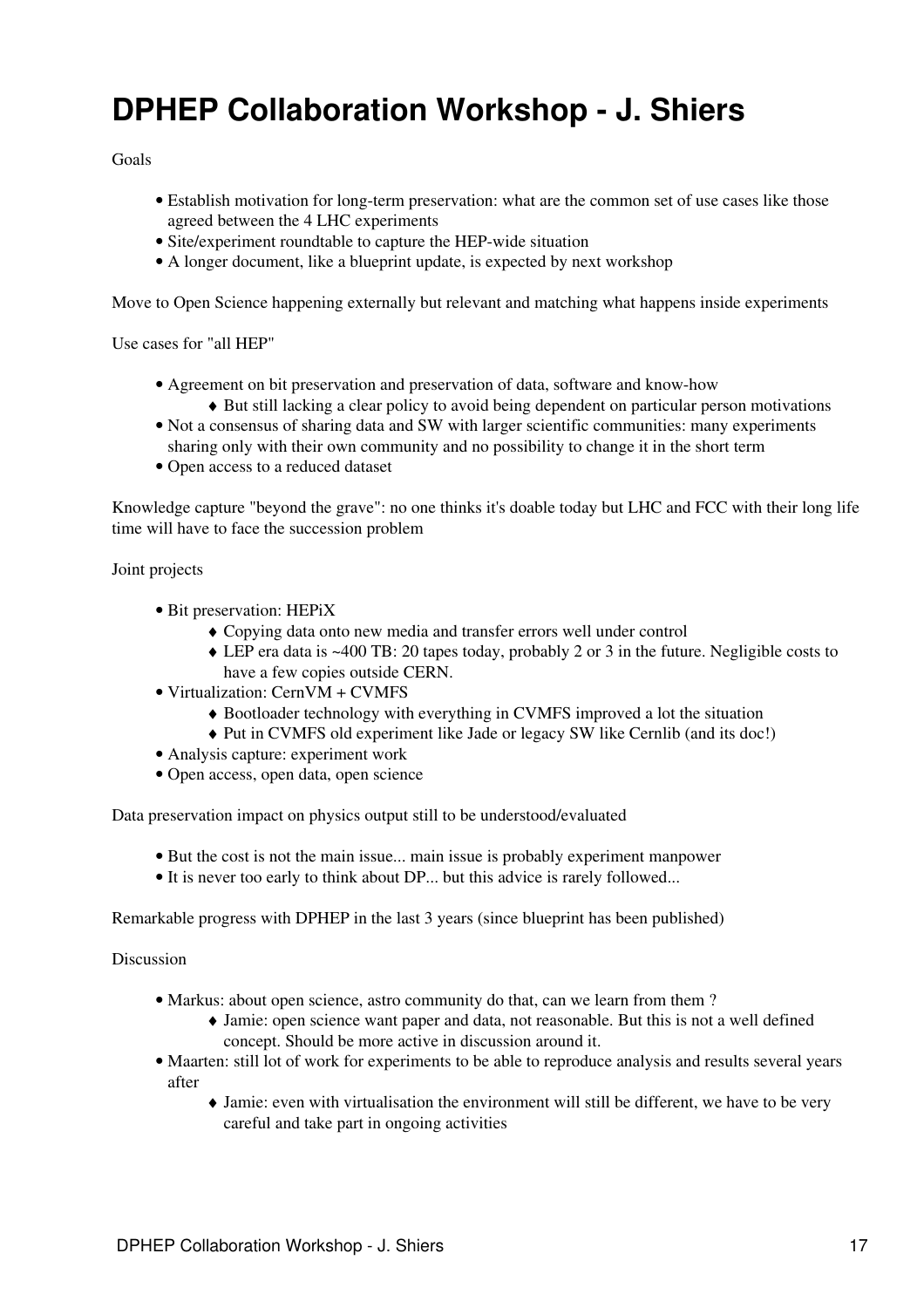# <span id="page-18-0"></span>**Cloud Traceability pre-GDB - I. Collier**

A bit less attended that the previous one in February

Main area of investigations from the Feb. meeting

- Externally observable behaviours, like net flows
	- ♦ Survey of technologies done: see slides from the meeting
	- Several tools surveyed in particular nfsen, CERNSOC/OpenSOC. CERNSOC has similar ♦ features to [OpenSOC](https://twiki.cern.ch/twiki/bin/edit/LCG/OpenSOC?topicparent=LCG.GDBMeetingNotes20150610;nowysiwyg=1) with a few variations in the implementation. [OpenSOC](https://twiki.cern.ch/twiki/bin/edit/LCG/OpenSOC?topicparent=LCG.GDBMeetingNotes20150610;nowysiwyg=1) + BRO IDS look as the main trend at commercial providers.
	- ♦ Several tools to generate net flows: softflows, fprobe
	- ♦ Share "intelligence sources"?
- Logging inside VM but unfortunately no report as the meeting yesterday
- Better tools for managing large volume of logs
	- ♦ ELK adopted by several sites, particularly in UK
	- [RAL](https://twiki.cern.ch/twiki/bin/view/LCG/RAL) visited IBM research and are discussing the possibility to work with them around their ♦ cloud analytics tools based on machine learning techniques: we can offer a diverse environment.
- Deferred deletion and quarantine of VMs
	- ♦ Currently only in [StratusLab](https://twiki.cern.ch/twiki/bin/edit/LCG/StratusLab?topicparent=LCG.GDBMeetingNotes20150610;nowysiwyg=1)
	- ♦ [RAL](https://twiki.cern.ch/twiki/bin/view/LCG/RAL) managed to implement it with [OpenNebula](https://twiki.cern.ch/twiki/bin/edit/LCG/OpenNebula?topicparent=LCG.GDBMeetingNotes20150610;nowysiwyg=1) for HTCondor managed VMs
	- [OpenStack](https://twiki.cern.ch/twiki/bin/edit/LCG/OpenStack?topicparent=LCG.GDBMeetingNotes20150610;nowysiwyg=1): some people interested, concrete implementation not yet clear, CERN scale ♦ (300-400 VM/hour) is a challenge

Security Service Challenges: S. Gabriel organizing it for EGI Fed Clouds, will see how it can be applied to WLCG instances

• May be a problem for Vac which has no way to inject jobs directly into it: has to go through an experiment machinery

- Maarten: ELK and Flume both used will there be a winner, or are the use cases sufficiently different?
	- Romain: strong convergence on [OpenSOC](https://twiki.cern.ch/twiki/bin/edit/LCG/OpenSOC?topicparent=LCG.GDBMeetingNotes20150610;nowysiwyg=1), we would be foolish to ignore this. But this is not ♦ one tool: in fact integrating many tools. At the higher level, its better to keep what is in [OpenSoc](https://twiki.cern.ch/twiki/bin/edit/LCG/OpenSoc?topicparent=LCG.GDBMeetingNotes20150610;nowysiwyg=1), like Flume. But at lower levels can replace components by something fitting better with the local site infrastructure. This is what was done at CERN with CERNSOC.